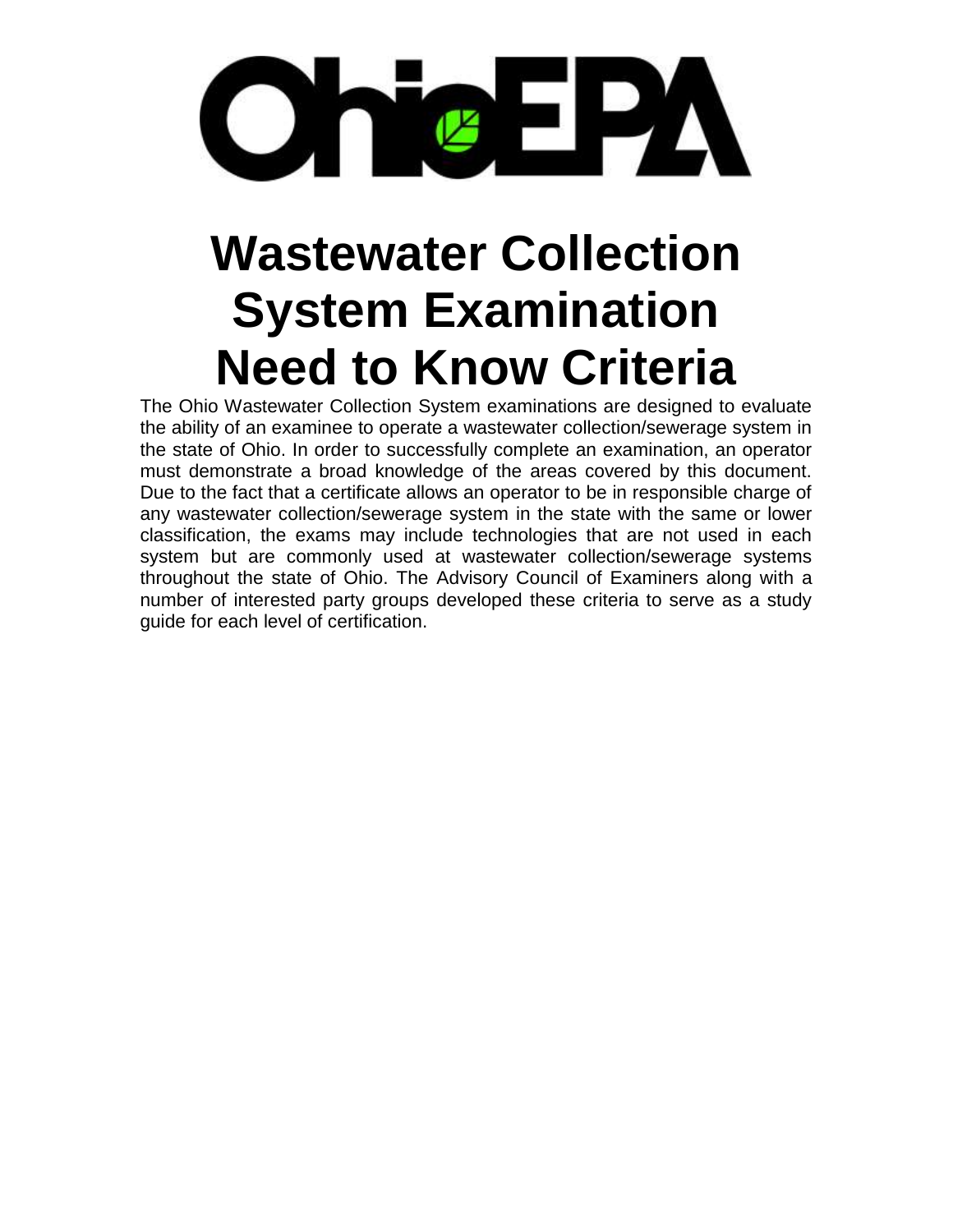# Class I Wastewater Collection System Examination Topics

## **1) Safety**

- a) OSHA Requirements Chemical Hazards
- b) Confined Space Procedures
- c) Electrical Hazards
- d) Lockout/Tagout Procedures
- e) Bloodborne Pathogen Hazards
- f) Personal Protection Equipment
- g) Atmospheric Hazards
- h) Traffic Control
- i) Excavation Procedures

## **2) Operation and Maintenance**

- a) Pump Stations
	- i) Types of Pump Stations
	- ii) Types of Pumps
	- iii) Emergency Power
- b) Preventive Maintenance
	- i) Collection System
	- ii) Pump Stations
- c) Corrective Maintenance
	- i) Collection System
	- ii) Pump Stations
- d) Record Keeping
- e) Infiltration-Inflow
	- i) Inspection
	- ii) Testing
	- iii) Prevention
- f) Odor Control
- g) Corrosion Control
- h) Septic Conditions

#### **3) Regulations/Guidance**

- a) NPDES Permit (general questions)
- b) Certified Operator (OAC 3745-7)
- c) Permit to Install
- d) Ten States Standards
- e) Combined Sewer Overflows
- f) Sanitary Sewer Overflows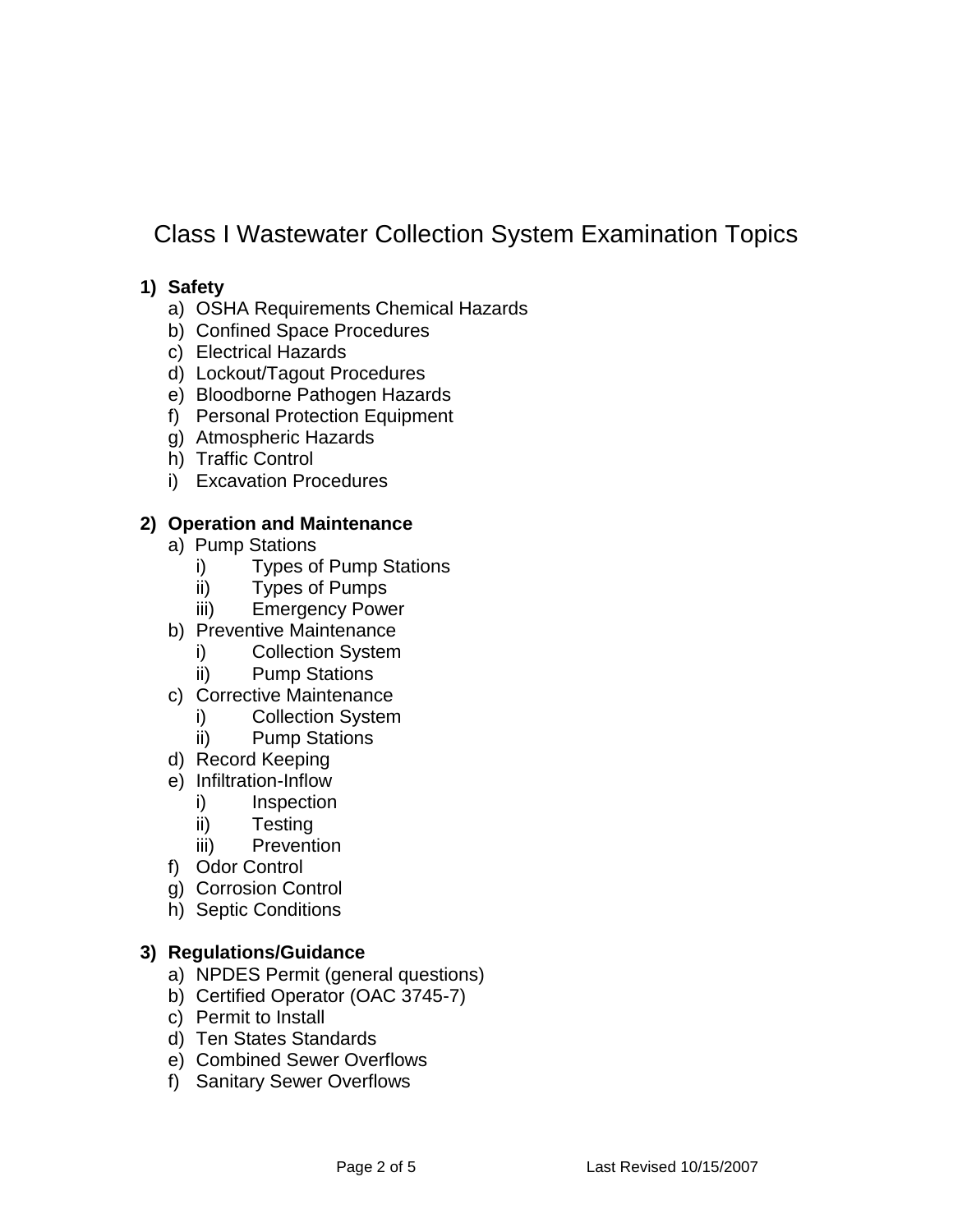# **4) Management**

- a) Job Duties
- b) Reporting
- c) Communications
- d) Public Relations
- e) Security

# **5) Mathematics**

- a) Operation and Maintenance Costs
- b) Flow Velocity
- c) Flow Volume
- d) Design Flow
- e) Peak Flow
- f) Pumping Rate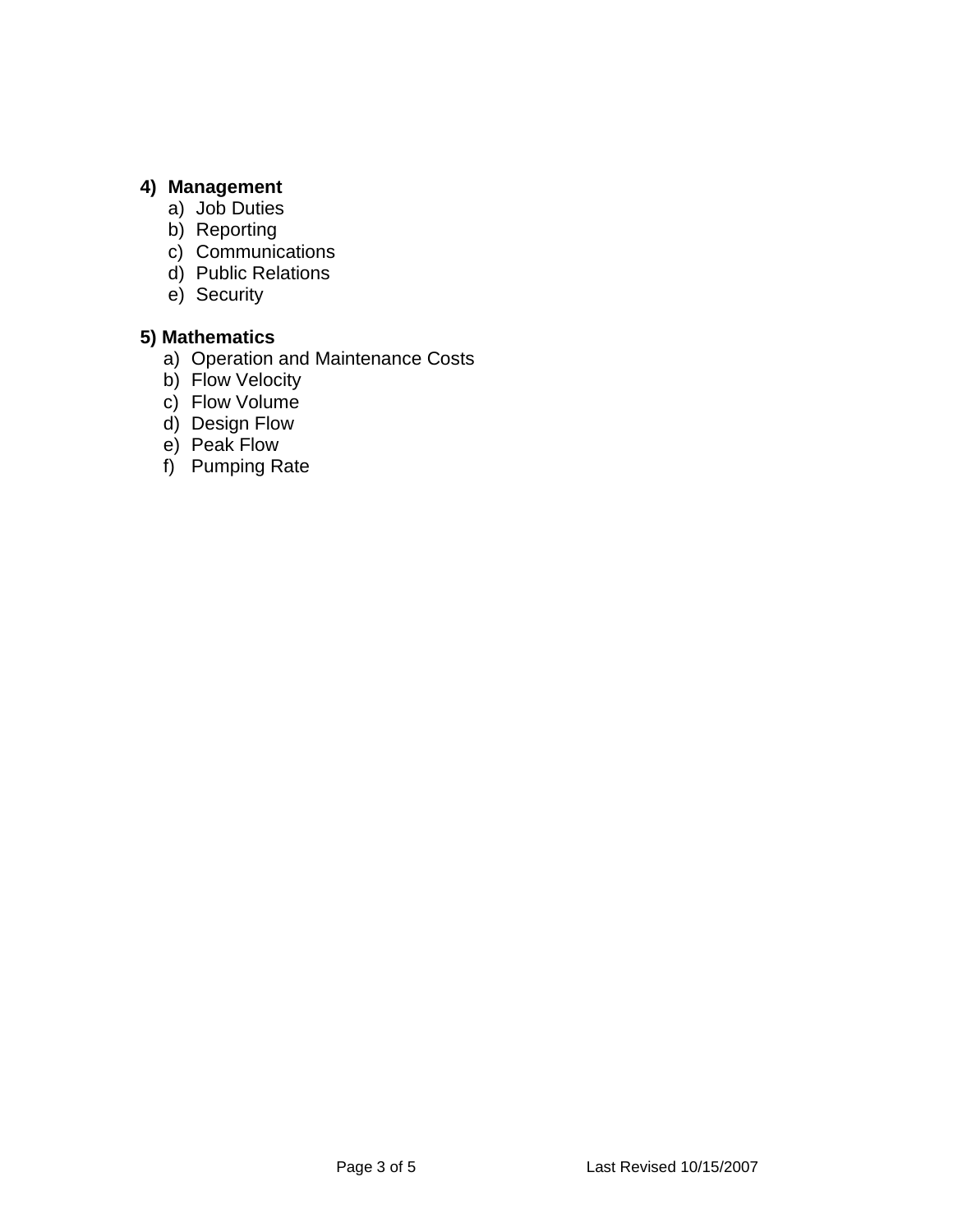# **Class II Collection System Examination Topics**

## **1) Safety**

- a) OSHA Requirements Chemical Hazards
- b) Confined Space Procedures
- c) Electrical Hazards
- d) Lockout/Tagout Procedures
- e) Bloodborne Pathogen Hazards
- f) Personal Protection Equipment
- g) Atmospheric Hazards
- h) Traffic Control
- i) Excavation Procedures

# **2) Operation and Maintenance**

- a) Pump Stations
	- i) Types of Pump Stations
	- ii) Types of Pumps
	- iii) Emergency Power
	- iv) Pump Control Methods and Procedures
	- v) Force Main Capacity vs. Head Relationships
- b) Preventive Maintenance
	- i) Collection System
	- ii) Pump Stations
- c) Corrective Maintenance
	- i) Collection System
	- ii) Pump Stations
- e) Record Keeping
- f) Infiltration-Inflow
	- i) Inspection
	- ii) Testing
	- iii) Prevention
- g) Odor Control
- h) Corrosion Control
- i) Septic Conditions
- j) Electrical Usage
- k) Management System
- l) Telemetry